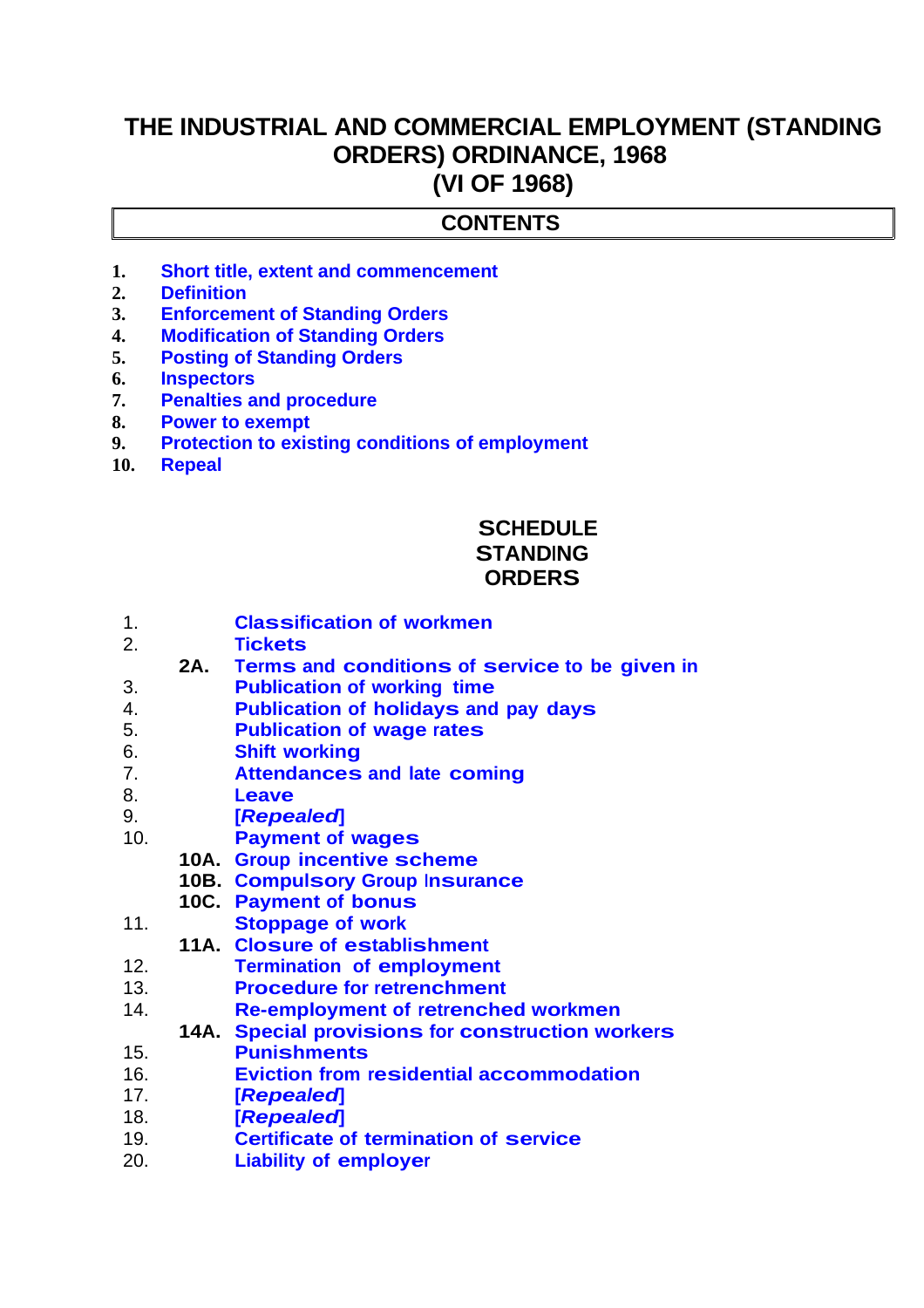# **TEXT**

#### **THE INDUSTRIAL AND COMMERCIAL EMPLOYMENT (STANDING ORDERS) ORDINANCE, 1968 (VI OF 1968)**

*[8th March, 1968]*

#### **An**

#### **Ordinance**

*to amend and consolidate the law relating to industrial employment in the Provinces .* 

**Premable**: **WHEREAS**, it is expedient to amend and consolidate the law relating to industrial employment in the Provinces;

**AND WHEREAS** the Provincial Assembly of a Province is not in session and the Governor of the Province is satisfied that circumstances exist which render immediate legislation necessary;

**NOW THEREFORE**, in exercise of the powers conferred on him by clause (1) of Article 79 of the Constitution, the Governor of  $1a$  $1a$  Province is pleased to make and promulgate the following Ordinance: —

<span id="page-1-0"></span>**1.** Short title, extent and commencement.— (1) This Ordinance may be called <sup>[2](#page-1-2)</sup>[xx] Industrial and Commercial Employment (Standing Orders) Ordinance, 1968.

- (2) It extends to the whole of the  ${}^{3}$  ${}^{3}$  ${}^{3}$ [Pakistan]
- (3) It shall come into force at once.
- (4) It applies to—
	- $4$ [(a) every industrial establishment or Commercial establishment wherein twenty or more workmen are employed, directly or through any other person whether on behalf of himself or any other person, or were so employed on any day during the preceding twelve months ;
	- (b) [Omitted by the Industrial & Commercial Employment (Standing Orders) (Amendment) Act, XXIII of 1973, S.2(a).
	- (c) such classes of other industrial and commercial establishments as Government may, from time to time, by notification in the official Gazette, specify in this behalf:

Provided that nothing in this Ordinance shall apply to Industrial & commercial establishments carried on by or under the authority of the Federal or Provincial Government, where statutory rules or service, conduct or discipline are applicable to the workmen employed therein:

[5](#page-1-5) [Provided further that the provisions of Standing Orders 10-B and 11, clauses (6) and (8) of Standing Orders 12 and Standing Order 15 shall not apply, in the first instance, to any industrial establishment wherein not more than forty-nine persons were employed on any day

<span id="page-1-1"></span> $^1$  The word "West Pakistan" omitted ibid

<span id="page-1-2"></span> $^2$  The words "West Pakistan" omitted by the Finance Act 1 of 2008 (Federal Act I of 2008) (27.06.2008).

<span id="page-1-3"></span> $^3$  Subs. For the words "province of West Pakistan" by the Federal Adaption of Laws Orders, 4 of 1975, s.2(1) and Sch.

<span id="page-1-4"></span> $^4$  Clause (a) for "the original clauses (a) & (b)" by the Industrial and Commercial Employment (Standing Orders) (Amendment) Act, XXIII of 1973

<span id="page-1-5"></span><sup>&</sup>lt;sup>5</sup> Proviso added by the Industrial and Commercial Establishment (Standing Orders) (Amendment) Act, XXIII of 1973.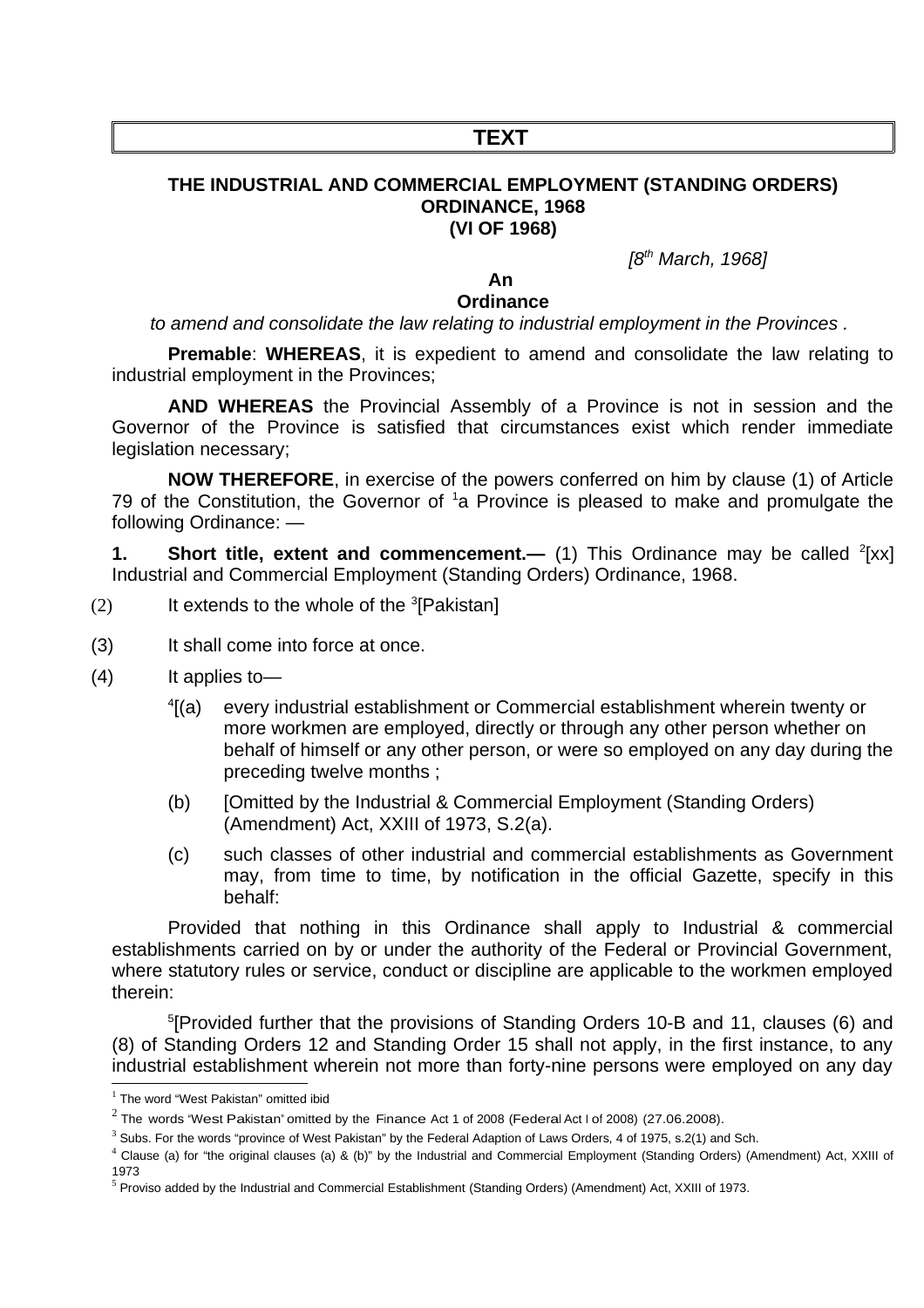during the preceding twelve months but Government may, by notification in the Official Gazette, extend all or any of the said provisions to any such industrial establishment or any class of such establishments].

<span id="page-2-0"></span>**2. Definitions.—** In this Ordinance, unless there is anything repugnant in the subject or context—

- a) "collective agreement' means an agreement in writing intended to specify the conditions of employment and entered into between one or more employers on the one hand, and one or more trade unions or, where there is no trade union, the duly authorized representatives of workmen, on the other;
- b) "commercial establishment" means an establishment in which the business of advertising, commission or forwarding is conducted, or which is a commercial agency, and includes a clerical department of a factory or of any industrial or commercial undertaking, the office establishment of a person who for the purpose of fulfilling a contract which the owner of any commercial establishment or industrial establishment employs workmen, a unit of ajoint stock company, an insurance company, a banking company or a bank, a broker's office or stockexchange, a club, a hotel, a restaurant or an eating house, a cinema or theatre, and such other establishment or class there of, as Government may, by notification in the official Gazette, declare to be a commercial establishment for the purpose of this Ordinance;
- <sup>[1](#page-2-1)</sup>[(bb) "construction industry" means an industry engaged in the construction, reconstruction, maintenance, repair, alteration or demolition of any building, railway, tramway, harbour, dock, pier, canal, inland waterway, road, tunnel, bridge, dam, viaduct, sewer, drain, water work, well, telegraphic or telephonic installation, electrical undertaking, gas work, or other work of construction as well as the preparation for, or laying the foundations of, any such work or structure;].  $=43$
- (c) employer" means the owner of an industrial or commercial establishment to which this Ordinance for the time being applies, and includes—
	- (i) in a factory, any person named under clause (e) of sub-section (1) of section 9 of the Factories Act, 1934 (XXV of 1934), as manager of the factory;
	- (ii) in any industrial establishment under the control of any department of the Federal or any Provincial Government, the authority appointed by such Government in this behalf, or where no such authority is so appointed, the head of the department;
	- (iii) in any other industrial or commercial establishment, any person responsible to the owner for the supervision and control of such establishment;
- (d) "go-slow" means an organised, deliberate and purposeful slowing down of normal output or work by a body of workers in a concerted manner and which is not due to any mechanical defect, break-down of machinery, failure or defect in power supply, or in the supply of normal materials and spare parts of machinery;

<span id="page-2-1"></span> $^1$  Clause (bb) added by Industrial and Commercial Employment (Standing Orders) (Amendment) Act, 1973 Act XXIII of 1973).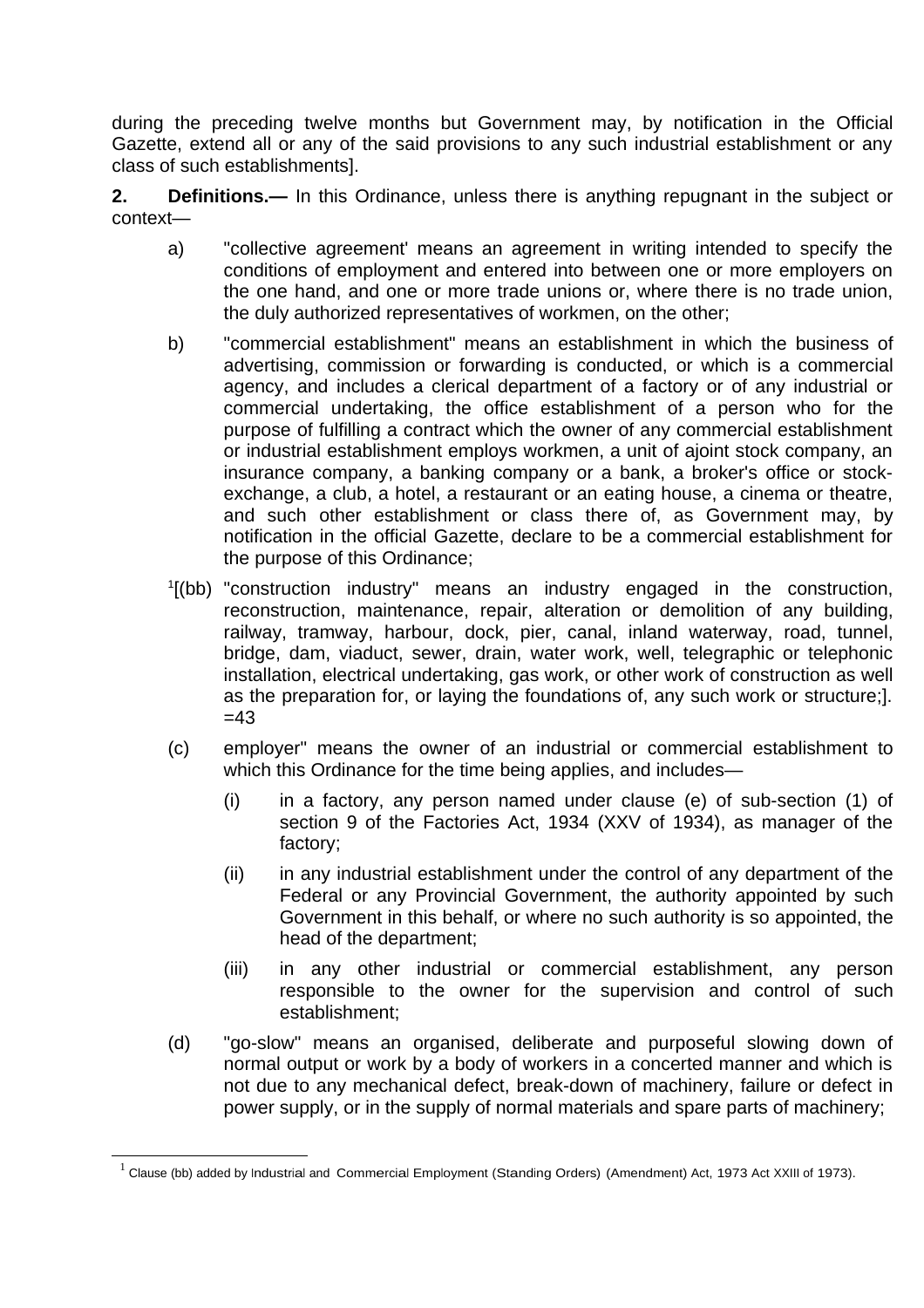- (e) "Government" means the <sup>[2](#page-3-4)</sup>[Provincial Government];
- (f) "industrial establishment" means—
	- (i) an industrial establishment as defined in clause (ii) of section 2 of the Payment of Wages Act, 1936 (IV of 1936); or
	- (ii) a factory as defined in clause (j) of section 2 of the Factories Act 1934 (XXV of 1934); or
	- (iii) a railway as defined in clause (4) of section 3 of the Railways Act, 1890 (IX of 1890); or
	- $\frac{2}{\pi}$  $\frac{2}{\pi}$  $\frac{2}{\pi}$ (iv) the establishment of a contractor who, directly or indirectly, employs workmen in connection with the execution of a contract to which he is a party, and includes the premises in which, or the site at which, any process connected with such execution is carried on;

**Explanation: "Contractor" includes a Sub-Contractor. Head man or agent-: or** 

 $\sqrt[3]{(v)}$ the establishment of a person who, directly or indirectly, employs workmen in connection with any construction industry;]

- (g) "Standing Orders" means the orders contained in the Schedule, read with such modifications, if any, as may be made in pursuance of the provisions of section 4 ;
- $\frac{3}{2}$  $\frac{3}{2}$  $\frac{3}{2}$ [(h) "trade union" means a trade union for the time being registered under the Industrial Relations Ordinance, 1969 (XXIII of 1969;]
- (i) 'workman" means any person employed in any industrial or commercial establishment to do any skilled or unskilled, manual or electrical work for hire or reward.

<span id="page-3-3"></span>**3. Enforcement of standing order.—** In every industrial or commercial establishment, conditions of the employment of workmen and other incidental matters shall, subject to the other provisions of this Ordinance, be regulated in accordance with the Standing Orders.

<span id="page-3-2"></span>**4. Modification of standing order.—** The Standing Orders may be modified by means of a collective agreement and not otherwise:

Provided that no such agreement shall have the effect of taking away or diminishing any right or benefit available to the workmen under the provisions of the Schedule.

<span id="page-3-1"></span>**5. Posting of standing order.—** The text of the Standing Orders shall be prominently posted and kept in a legible condition by the employer in English and Urdu, and in the language understood by the majority of his workmen on special boards to be maintained for the purpose at or near the entrance through which the majority of the workmen enter the industrial or commercial establishment and in all departments thereof where the workmen are employed.

<span id="page-3-0"></span>**6. Inspectors.—** (1) The Inspectors of Mines appointed under section 4 of the Mines Act, 1923 (IV of 1923), the Inspectors appointed under section 10 of the Factories Act, 1934 (XXV of 193[4](#page-3-7)), and such other persons, not being <sup>4</sup>[Conciliators appointed under the Industrial

<span id="page-3-4"></span> $^2$  Subs. By Federal Adaption of Laws Order, IV of 1974.

<span id="page-3-5"></span> $2$  Subs. For the original clause by Ord. XVIII of 1972.

<span id="page-3-6"></span> $3$  Clause (h) subs. by ibid.

<span id="page-3-7"></span><sup>4</sup> Words subs. by the Industrial and Commercial Employment (Standing Orders)(Amendment) Act, XXIII of 1973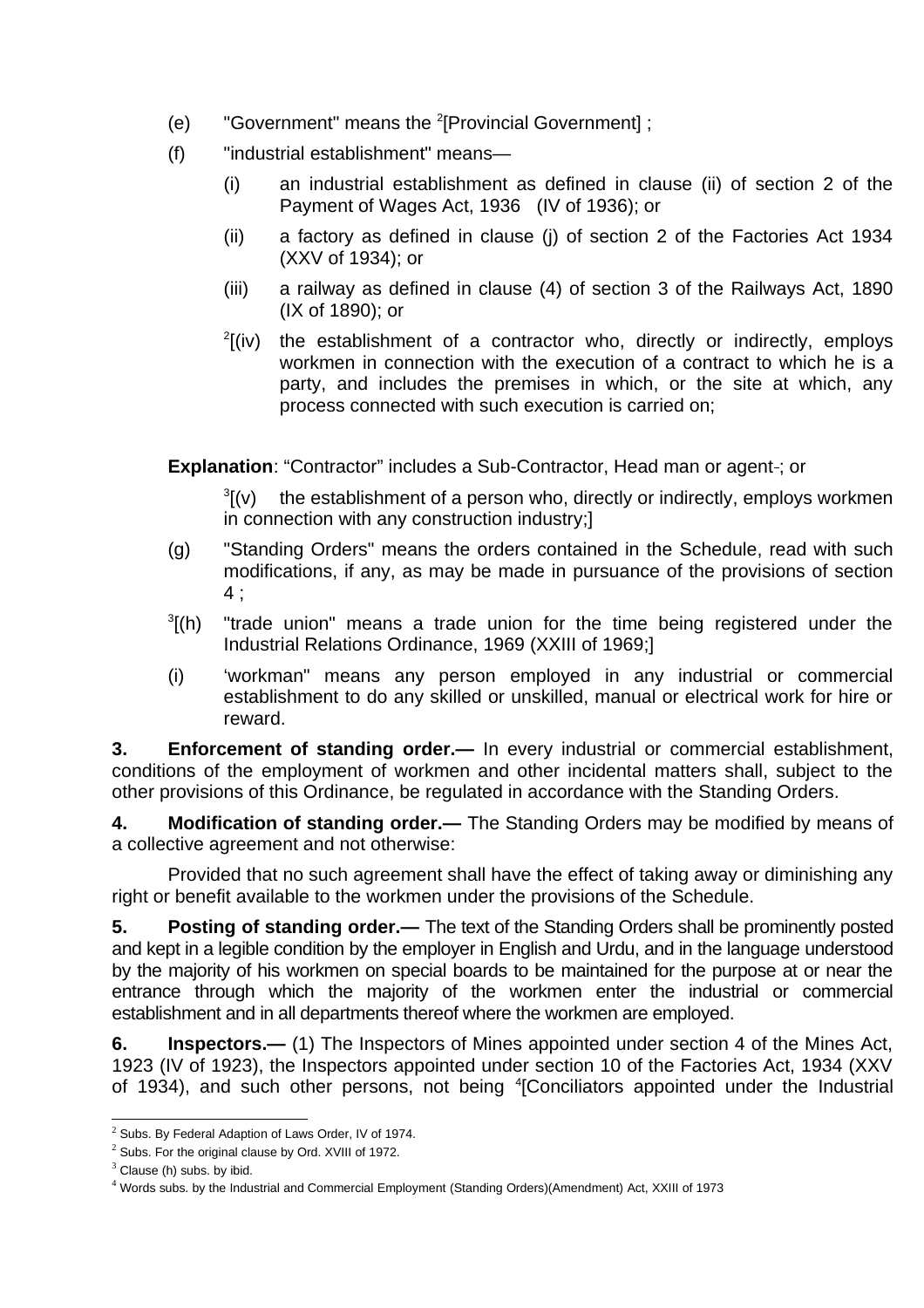Relation Ordinance, 1969 (XXIII of 1969)] as Government may, by notification in the official Gazette, appoint, shall be the Inspectors for the purposes of this Ordinance within the local limits assigned to each.

(2) An Inspector may at all reasonable hours enter on any premises and make such examination of any register or document relating to the maintenance or enforcement of the Standing Orders and take on the spot or otherwise such evidence of any person, and exercise such other powers of inspection, as he may deem necessary for carrying out the purposes of this Ordinance.

(3) Every Inspector shall be deemed to be a public servant within the meaning of the Pakistan Penal Code (XLV of 1860).

<span id="page-4-3"></span>**7. Penalties and procedure.—** (1) An employer who modifies the Standing Orders as applicable to his industrial or commercial establishment, otherwise than in accordance with section 4, shall be punishable with fine which may extend to five thousand rupees and in the case of a continuing offence, with a further fine which may extend to two hundred rupees for every day after the first day during which the offence continues.

(2) An employer who does any act in contravention of the Standing Orders as applicable to his industrial or commercial establishment shall be punishable with fine which may extend to one hundred rupees, and in the case of a continuing offence, with a further fine which may extend to twenty-five rupees for every day after the first day during which the offence continues.

(3) Whoever contravenes any of the provisions of this Ordinance, shall, if no other penalty is elsewhere provided by or under this Ordinance for such contravention, be punishable with fine which may extend to one hundred rupees.

(4) Whoever, having been convicted of any offence punishable under sub-section (1) (2) or (3), again commits such offence shall, on conviction, be liable to double the punishment prescribed for such offence under the aforesaid sub-sections.

(5) No prosecution for an offence punishable under this Ordinance shall be instituted except by, or with the previous permission in writing of the Inspector.

 $<sup>1</sup>$  $<sup>1</sup>$  $<sup>1</sup>$ [(6) No Court other than a Labour Court established under the Industrial Relations</sup> Ordinance, 1969 (XXIII of 1969), shall try any offence under this Ordinance].

**7-A** [Offences Cognizable] Omitted by Industrial & Commercial Employment (Standing Orders) (Amendment) Act, (XXIII of 1973]

<span id="page-4-2"></span>**8. Power to exempt.—** Government may subject to such conditions as it thinks fit to impose by notification in the official Gazette, exempt any industrial or commercial establishment or class of such establishments from all or any of the provisions of this Ordinance.

<span id="page-4-1"></span>**9. Protection to existing conditions of employment.—** Nothing in this Ordinance shall affect law, custom usage, award or agreement in force immediately before the promulgation of this Ordinance in so far as such law, custom, usage, award or agreement ensure conditions of employment more favourable to workmen than those provided in the Standing Orders.

<span id="page-4-0"></span>**10. Repeal.—** The Industrial and Commercial Employment (Standing Orders) Ordinance, 1960 (III of 1960), in its application to the Provinces, is hereby repealed.

<span id="page-4-4"></span> $<sup>1</sup>$  Subs. by the Labour Laws (Amendment) Act, XI of 1976.</sup>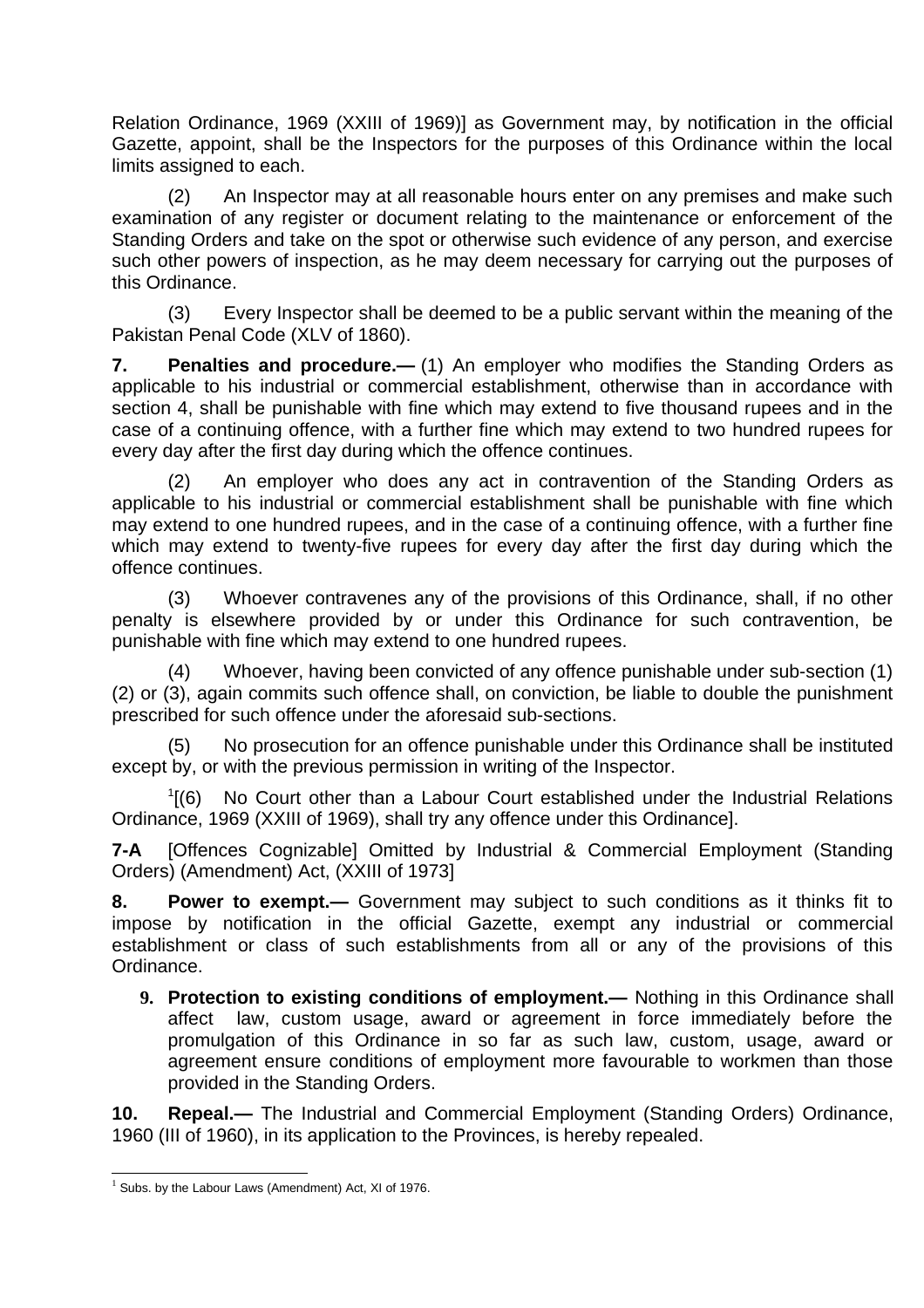### **SCHEDULE STANDING ORDERS [SECTION 2 (g)]**

### 1. **Classification of Workman**

- (a) Workmen shall be classified as—
	- 1. permanent,
	- 2. probationers,
	- 3. badlis,
	- 4. temporary,
	- 5. apprentices,
	- 6. <sup>1</sup>[Contract worker]
- (b) A "permanent workman" is a workman who has been engaged on work of permanent nature likely to last more than nine months and has satisfactorily completed a probationary period of three months in the same or an other occupation in the industrial or commercial establishment including breaks due to sickness, accident, leave, lock-out, strike (not being an illegal lockout or strike) or involuntary closure of the establishment;  $^{2}$  $^{2}$  $^{2}$ [and includes a badli who has been employed for a continues period of three months or for one hundred and eighty three days during any period of twelve consecutive months.
- (c) "probationer is a workman who is provisionally employed to fill a permanent vacancy in a post and has not completed three months service therein. If a permanent employee is employed as a probationer in a higher post he may, at any time during the probationary period of three months, be reverted to his old permanent post.
- (d) A "badli is a workman who is appointed in the post of a permanent workman or probationer, who is temporarily absent.
- (e) A "temporary workman is a workman who has been engaged for work which is of an essentially temporary nature likely to be finished within a period not exceeding nine months.
- $\frac{3}{1}$  $\frac{3}{1}$  $\frac{3}{1}$ (f) An "apprentice is a person who is an apprentice within the meaning of the Apprenticeship Ordinance,1962 (LVI of 1962)].
- $\frac{4}{9}$  $\frac{4}{9}$  $\frac{4}{9}$ (q) [(g) "Contract Worker" means a workman who works on contract basis for a specific period of numeration to be calculated on piece rate basis].

### **Tickets**

(1) Every workman employed in an industrial establishment shall be given a permanent ticket unless he is a probationer, a badli, a temporary workman or an apprentice.

(2) Every permanent workman shall be provided with a departmental ticket, showing his number, and shall on being required to do so, show it to any person authorised by the employer to inspect it.

<span id="page-5-0"></span><sup>&</sup>lt;sup>1</sup> After sub-clause (5) and entry relating thereto, the following new sub-clause and entry relating thereto shall be added, by Act. No. III, 2006 (1.7.2006).

<span id="page-5-1"></span> $^2$  Words added by the Industrial and Commercial Employment (Standing Orders)(Amendment) Act, XXIII of 1973

<span id="page-5-2"></span> $^3$  Clause (f) subs. by the Industrial and Commercial Employment (Standing Orders)(Amendment) Act, XXIII of 1973

<span id="page-5-3"></span> $^4$  After clause (f) the following new clause shall be added, by Act No. III of 2006 (1.7.2006)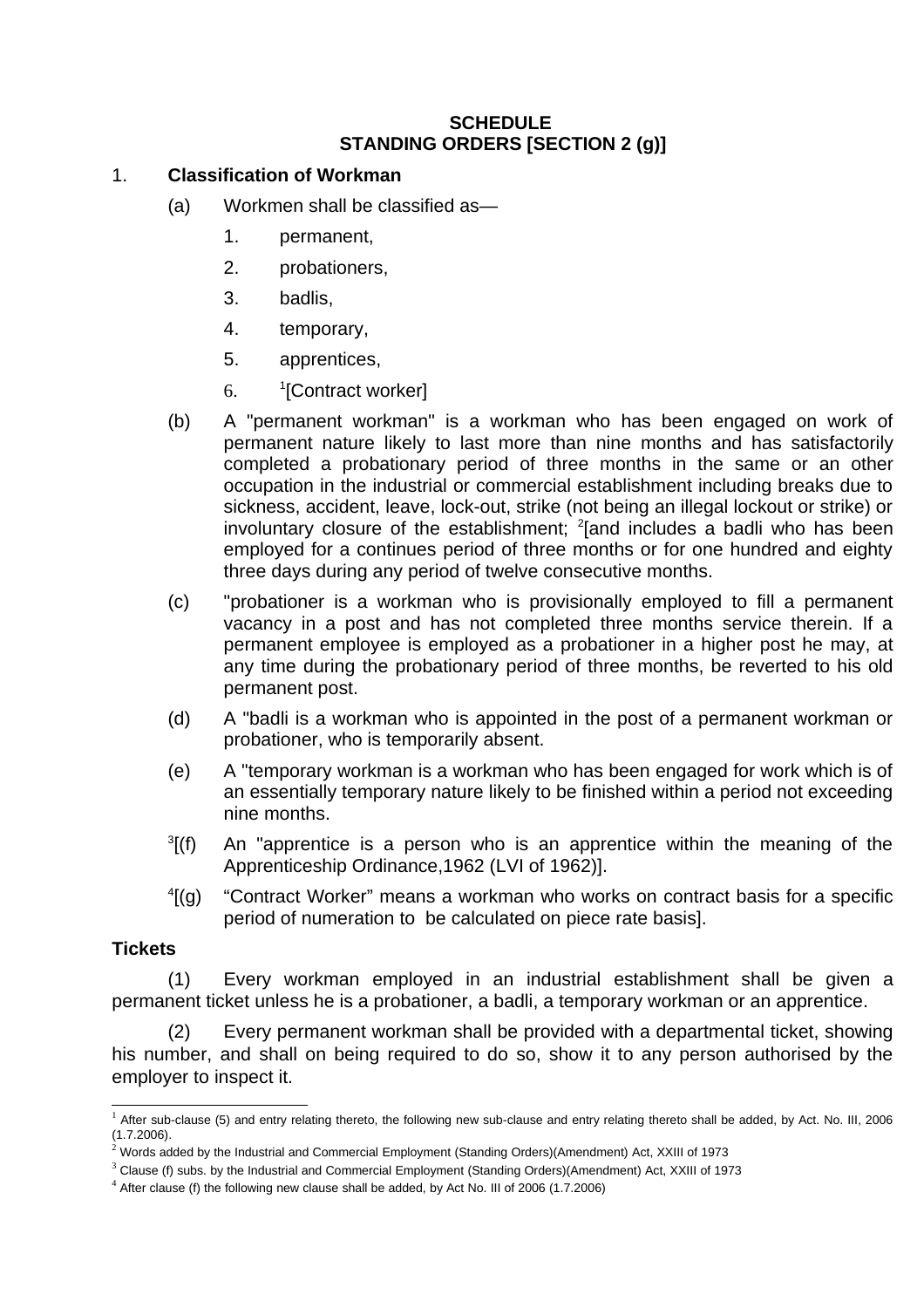(3) Every badli shall be provided with" a badli card, on which shall be entered the days on which he has worked in the establishment, and which shall be surrendered if he obtains permanent employment.

(4) Every temporary workman shall be provided with a temporary ticket which he shall surrender on his discharge.

(5) Every apprentice shall be provided with an apprentice card which shall be surrendered if he obtains permanent employment.

### **Terms and condition of service to be given in writing**

[1](#page-6-0) [**2-A Terms and conditions of service to be given in writing**. Every workman at the time of his appointment, transfer or promotion shall be provided with an order in writing, showing the terms and conditions of his service.]

### **3. Publication of working time**

The periods and hours of work for all classes of workmen in each shift shall be exhibited in Urdu and in the principal language of workmen employed, in the industrial or commercial establishment on notice boards maintained at or near the main entrance of the establishment and at the time-keeper's office, if any.

### **4. Publication of holidays and pay days**.

Notice specifying (a) the days observed by the industrial or commercial establishment as holidays and (b) pay days shall be posted on the said notice boards.

### **5. Publication of wage rates**.

Notice specifying the rates of wages payable to all classes of workmen and for all classes of work shall be displayed on the said notice boards.

### **6. Shift working.**

More than one shift may be worked in a department or any section of a department of the industrial or commercial establishment at the discretion of the employer.

If more than one shift is worked, the workmen shall be liable to be transferred from one shift to another.No shift working shall be discontinued without one month's notice being given prior to such discontinuance, provided that no such notice shall be necessary if, as a result of the discontinuance of the shift, no permanent employee will be discharged. If as a result of discontinuance of shift working, any permanent workmen are to be discharged they shall be discharged having regard to the length of their service in the establishment, those with the shortest term of service being discharged first. If shift working is restarted a week's notice thereof shall be given by posting a notice at the main entrance of the establishment and the time-keeper's office, if any, and the workmen, discharged as a result of the discontinuance of the shift, shall, if they present themselves at the time of the restarting of the shift, have preference in being re-employed, having regard to the length of their previous service under the establishment, those with the longest term of service being re-employed first.

# **7. Attendance and late coming**

<span id="page-6-0"></span> $^1$  Orders 2-A added by the Industrial and Commercial Employment (Standing Orders)(Amendment) Act, XXIII of 1973, S.6(b).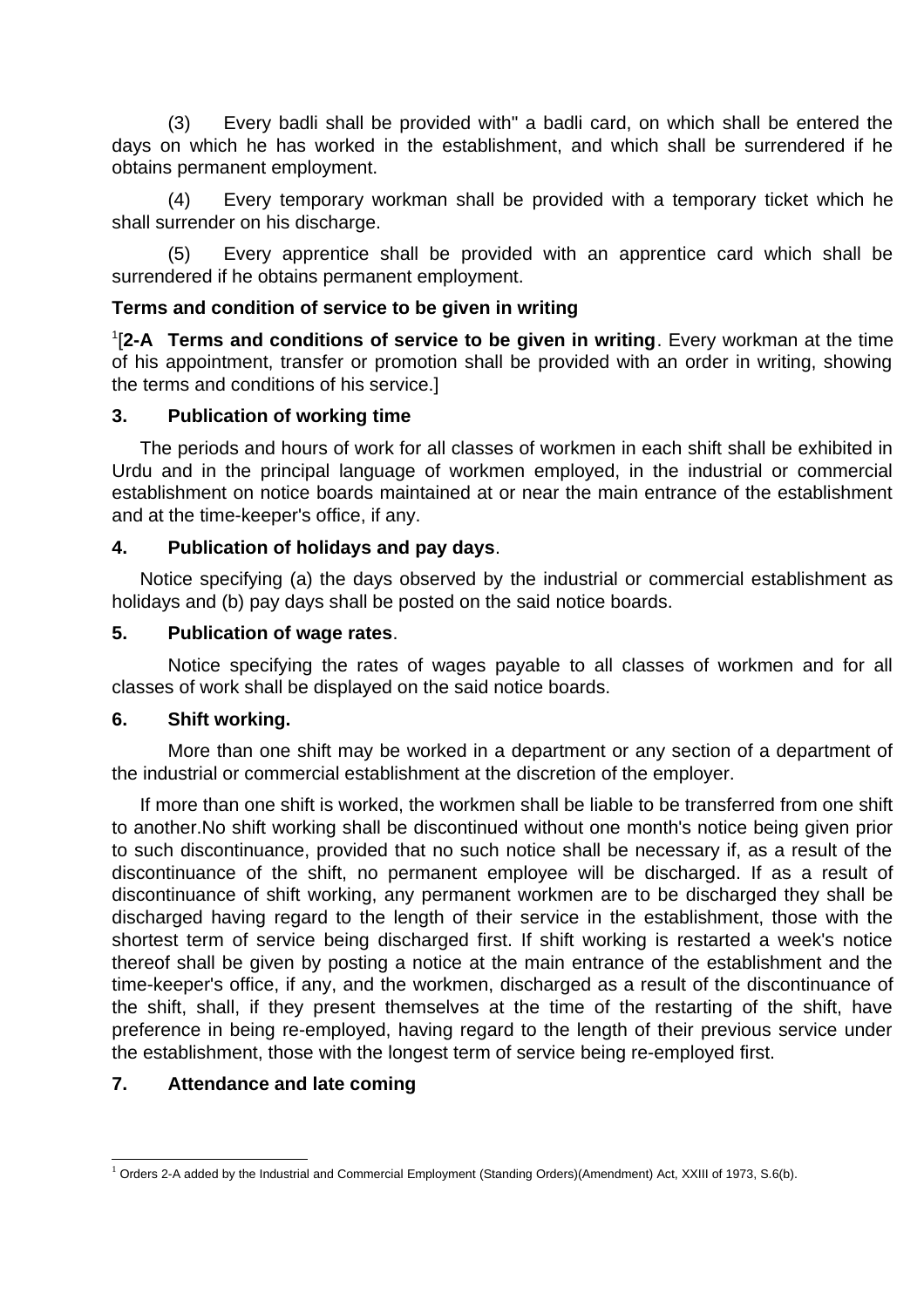All workmen shall be at work at the establishment at the time fixed and notified under Standing Order 3. Workmen attending late shall be liable to the deductions provided for in the Payment of Wages Act, 1936 (IV of 1936).

**8**. Leave. <sup>[1](#page-7-0)</sup>[(1) Holidays and leave with pay shall be allowed as hereafter specified:—

- a) Annual holidays, festival holidays, casual leave and sick leave as provided in Chapter IV-A of the Factories Act, 1934 (XXV of 1934) ; and
- b) other holidays in accordance with the law, contract, custom and usage .]

(2) A workman who desires to obtain leave of absence shall apply to the employer, who shall issue orders on the application within a week of its submission or two days prior to the commencement of the leave applied for, whichever is earlier, provided that if the leave applied for is to commence on the date of the application or within three days thereof, the order shall be given on the same day. If the leave asked for is granted, a leave pass shall be issued to the workman. If the leave is refused or postponed, the fact of such postponement or refusal and the reasons therefore shall be recorded in writing in a register to be maintained for the purpose, and if the workman so desires, a copy of the entry in the register shall be supplied to him. If the workman after proceeding on leave desires an extension thereof he shall apply to the employer who shall send a written reply either granting or refusing extension of leave to the workman if his address is available, and if such reply is likely to reach him before the expiry of the leave originally granted to him.

2[3 & 4 Omitted]

**9. Casual Leave**. [Omitted. ....]

### **10. Payment of wages**

(1) Any wages, due to the workman but not paid on the usual pay day on account of their being unclaimed, shall be paid by the employer on an unclaimed wages pay day in each week, which shall be notified on the notice boards as aforesaid.

(2) All workmen shall be paid wages on a working day before the expiry of the 7th day after the last day of the wage period, in respect of which the wages are payable if the total number of workmen employed in the establishment is 1,000 or less or exceeds 1,000 respectively.

# **[2](#page-7-1) [10.-A. Groups incentive scheme**.

(1) In every industrial establishment which is a factory and in which fifty or more workmen are employed there shall be introduced from such date as may be specified by the Provincial Government, by notification in the official Gazette, a group incentive scheme to provide incentive for greater production to groups of workman employed in the factory. The scheme shall provide the manner in which the performance of different groups of workmen, whether in the same section, shop, Department or shift or in different sections, shops, Departments or shifts, shall be evaluated.

(2) The incentive shall be in the form of additional wages or additional leave with wages or in both such forms to the members of the group of workmen whose production exceeds that of the other groups or the average of all the groups. The incentive shall be according to such scales as may be prescribed and shall be related to the event of the excess production achieved by the group with the best performance].

<span id="page-7-0"></span><sup>&</sup>lt;sup>1</sup> Sub-section (1), subs. by the Industrial and Commercial Employment (Standing Orders)(Amendment) Act, XXIII of 1973.

<span id="page-7-1"></span> $^2$  Standing Order 10-A added by the Labour Laws (Amendment) Ordinance, IX of 1972, Sec. 2 and Sch.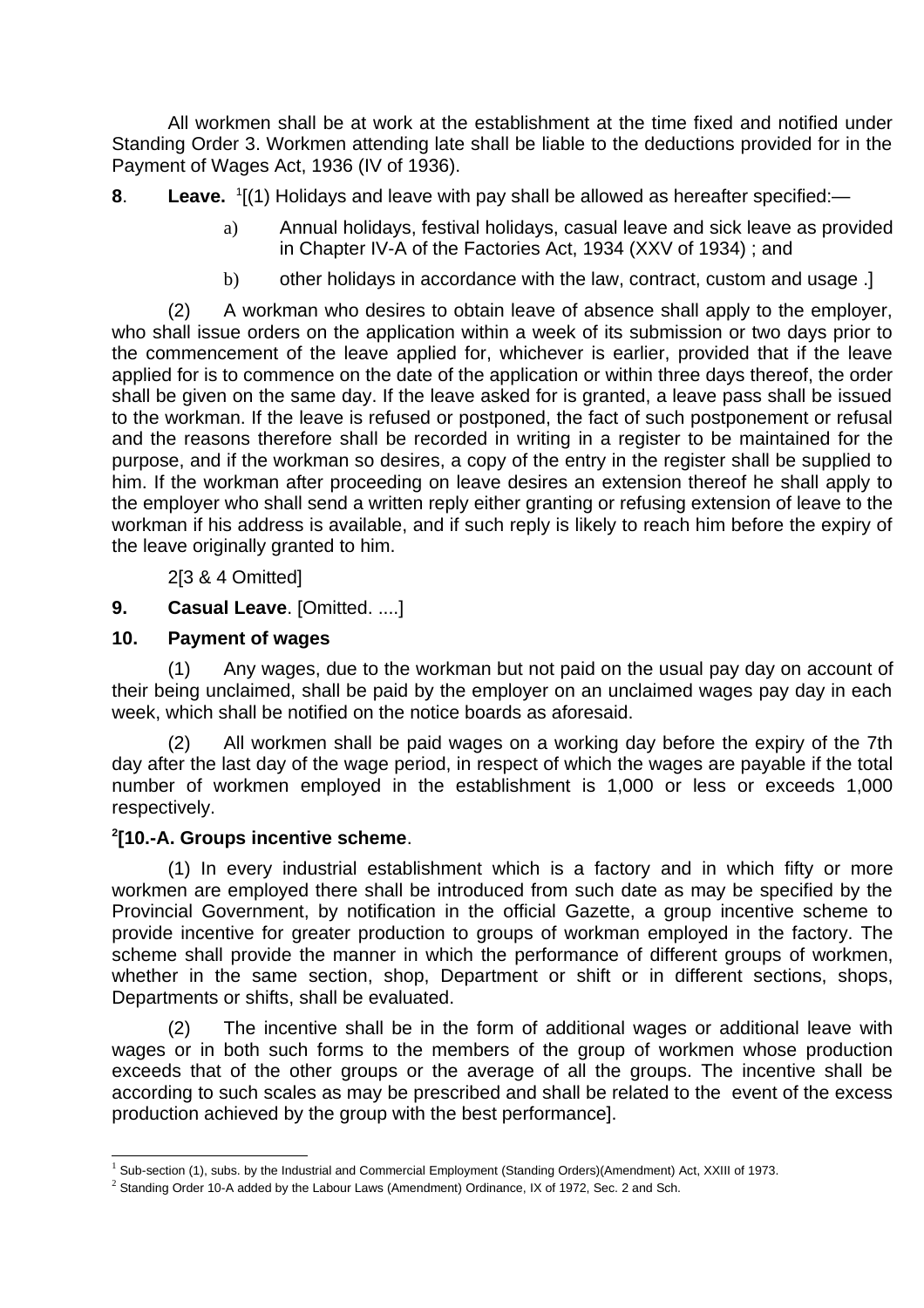### **[1](#page-8-0) [10-B. Compulsory group insurance.**

(1) The employer shall have all the permanent workmen employed by him insured against <sup>[2](#page-8-1)</sup>[natural death and disability and] death and injury arising out of contingencies not covered by the workman's Compensation Act, 192[3](#page-8-2) or the  ${}^{3}$ [Provincial Employees Social Security Ordinance 1965 (Ordinance No. X of 1965).

(2) The employer shall in all cases be responsible for the payment of the amount of premia and for all administrative arrangements whether carried out by himself or through an insurance company.

(3) The amount for which each workman shall be insured shall not be less than the amount of compensation specified in Schedule IV to the Workmen's Compensation Act, 1923 (VIII of 1923)].

 $4(4)$  $4(4)$  Where the employer fails to have a permanent workman employed by him insured in the manner laid down in clauses (1), (2) and (3) and such workman suffers death or injury arising out of contingencies mentioned in clause (1) the employer shall pay in the case of death, to the heirs of such workman or in the case of injury, to the workman, such sum of money as would have been payable by the insurance company had such workman been insured.

(5) All claims of a workman or his heirs for recovery of money under clause (4) shall be settled in the same manner as is provided for the determination and recovery of compensation under the workmen's Compensation Act, 1923 (VIII of 1923);]

#### **[5](#page-8-4) [10-C. Payment of Bonus.**

(1) Every employer making profit in any year shall pay <sup>[6](#page-8-5)</sup>[for that year within three months of the closing of] that year to the workman who have been in his employment in that year for a continuous period of not less than ninety days a bonus in addition to the wages payable to such workman.

- (2) The amount of the bonus payable shall.
- (a) if the amount of the profit is not less than the aggregate of one month's wages of the workmen employed, be not less than the amount of such aggregate subject to the maximum of thirty percent of such profit;
	- Illustration  $I^7$  $I^7$  —If the profit is Rs. 1,20,000,00 and the aggregate of one month's wages of the workman is Rs.30,000,00 the amount of the bonus payable shall be not less than the aggregate of one month's wages that is to say, Rs. 30,000,00.
	- Illustration II)  $-$  If the profit is Rs, 30,000,00 and the aggregate of one month's wages of the workmen is also Rs. 30,000,00, the amount of the bonus payable shall be not less than thirty percent of the profit, that is to say, Rs. 9,000,000.]

<span id="page-8-0"></span><sup>&</sup>lt;sup>1</sup> Standing Order 10-B added by the Labour Laws (Amendment) Ordinance, IX of 1972, Sec. 2 and Sch.

<span id="page-8-1"></span> $2$  Ins. By the Labour Laws (Amendment) Act, XI of 1976.

<span id="page-8-2"></span> $3$  Ins. By the Federal Adaptation of Laws Order, IV of 1975.

<span id="page-8-3"></span><sup>4</sup> Added by the Industrial and Commercial Employment (Standing Orders) (Amendment) Act, XLVIII of 1974.

<span id="page-8-4"></span> $^5$  Standing Order 10-C added by the Labour Laws Ordinance, IX of 1972, Sec. 2 and Sch.

<span id="page-8-5"></span> $6$  Subs. for the word in by Act XXIII of 1973, S.6(e)(i).

<span id="page-8-6"></span> $^7$  Illustration added by Act, XXIII of 1973.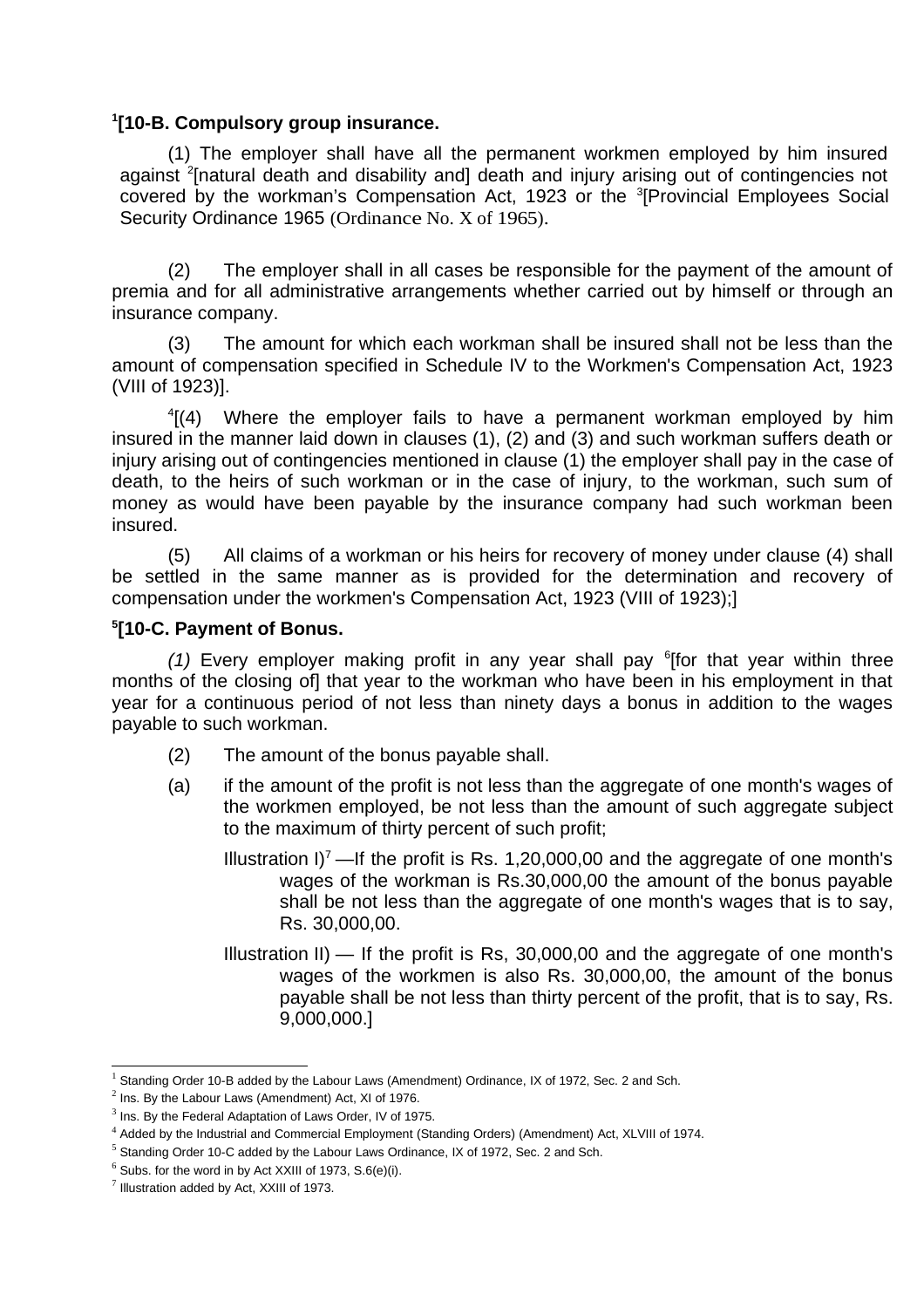(b) if the amount of the profit is less than the aggregate referred to in paragraph (a), be not less than fifteen per cent of such profit.

(3) The bonus payable to workman entitled thereto under clause (1) shall bear to his monthly wages the same proportion as the total bonus payable by the employer bears to the aggregate of the wages referred to in paragraph (a) of clause (2) and shall be paid either in cash or in N. I. T. Units of equivalent value at the option of such workman.

(4) Nothing in this section shall be deemed to affect the right of any workman to receive any bonus other than that payable under clause (1) to which he may be entitled in accordance with the terms of his employment or any usage or any settlement or an award of a Labour Court established under the Industrial Relations Ordinance, 1969.

**Explanation** For the purpose of this section:—

- (a) "N. I. T. Units" means the Units referred to in the National Investment (Units) Trust Ordinance, 1965.
- (b) "profit" means the "net profit as defined in section 87-C of the Companies Act, 1913.
- (c) "Wages" does not, for the purpose of calculating the bonus payable to a person under clause (1), include the bonus referred to in clause (vi) of section 2 of the payment of Wages Act, 1936 (IV of 1936).]

### **11. Stoppage of work.**

(1) The employer may, at any time, in the event of fire, catastrophe, break-down of machinery or stoppage of power supply, epidemics, civil commotion or other cause beyond his control, stop any section or sections of the establishment, wholly or partially for any period or periods without notice.

(2) In the event of such stoppage during working hours, the workmen affected shall be notified by notices put on the notice board in the departments concerned or in the office of the employer, as soon as practicable, when work will be resumed and whether they are to remain or leave their place of work. The workmen shall not ordinarily be required to remain for more than two hours after the commencement of the stoppage. If the period of detention does not exceed one hour, the workmen so detained shall not be paid for the period of detention. If the period of detention exceeds one hour, the workmen so detained shall be entitled to receive wages for the whole of the time, during which they are detained as a result of the stoppage. In the case of piece-rate workers, the average daily earning for the previous month shall be taken to be the daily wage. Wherever practicable reasonable notice shall be given of resumption of normal work.

 $1$ [(3) In cases where workmen are laid-off on account of failure of plant, a temporary curtailment of production or any stoppage of work for reasons mentioned in clause (1), they shall be paid by the employer an amount equal to one-half of their daily wages during the first fourteen days of lay-off as compensation. When, however, the workmen have to be laid-off for an indefinite period beyond the above mentioned fourteen days, their services may be terminated after giving them due notice or pay in lieu thereof].

(4) The employer may in the event of a strike affecting either wholly or partially any section or department of the establishment close down, either wholly or partially, such section or department and any other section or department affected by such closing down. The fact of such closure shall be notified by notices put on the notice board in the section or department

<span id="page-9-0"></span> $^1$  Clause (3) subs. by the Industrial and Commercial Employment (Standing Orders) (Amendment) Act, XXIII of 1973.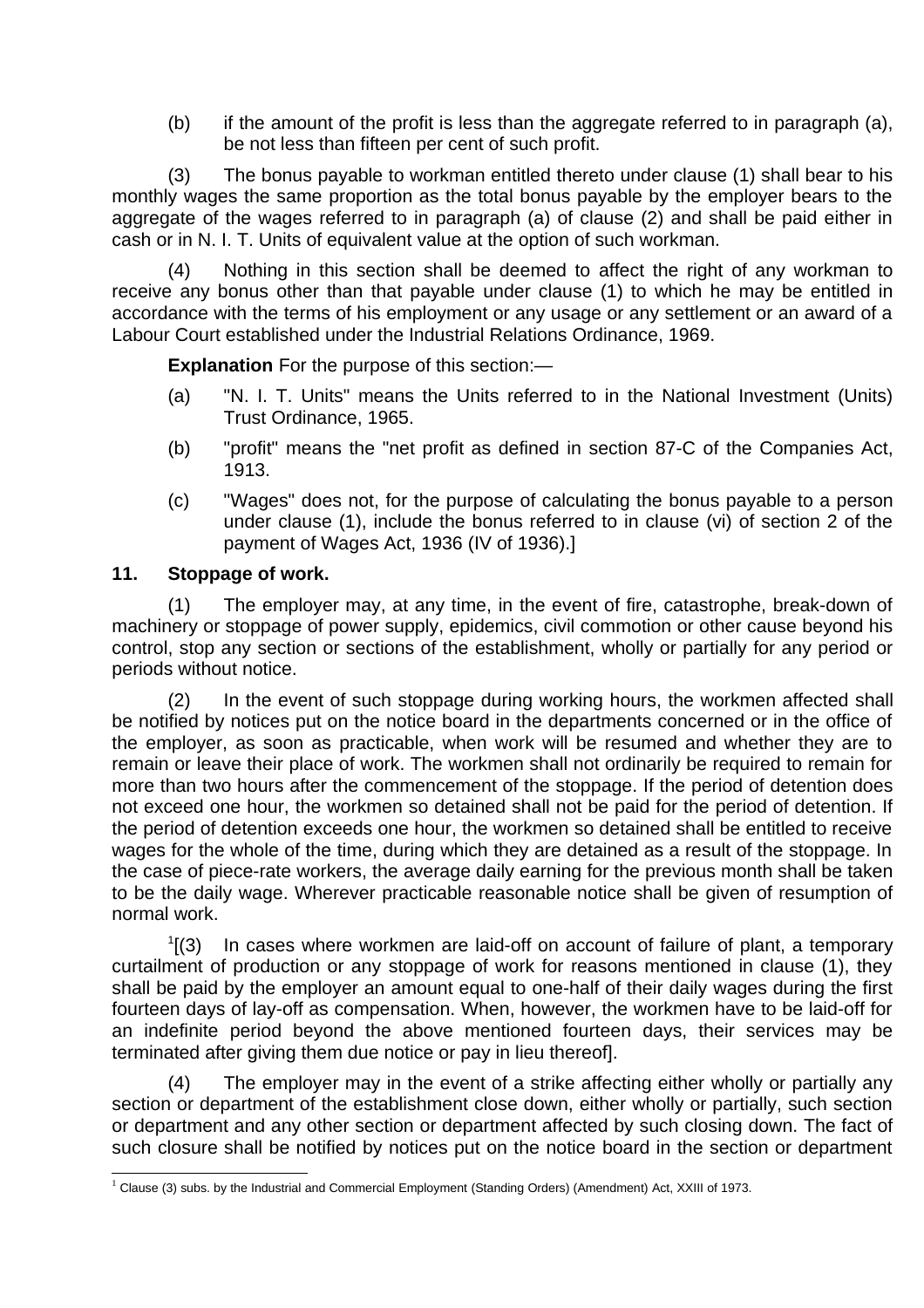concerned and in the time-keeper's office, if any, as soon as practicable. The workmen concerned shall also be notified by a general notice, prior to resumption of work, as to when work will be resumed.

### **[1](#page-10-0) [11-A. CLOSURE OF ESTABLISHMENT.**

Notwithstanding any thing contained in Standing Order 11, no employer shall -<sup>[2](#page-10-1)</sup> [terminate employment of more than fifty percent of the workmen or] close down the whole of the establishment without prior permission of the Labour Court in this behalf, except in the event of fire, catastrophe, stoppage of power supply, epidemics or civil commotion.

**Explanation**.— 'Close down' in this Standing Order includes lay-off of work-men beyond fourteen days where such lay-off results in closure of an establishment but does not include lock-out declared, commenced or continued in accordance with the provisions of the Industrial Relations Ordinance, 1969 (XXIII of 1969.]

### **[3](#page-10-2) [12. Termination of employment.**

(1) For terminating employment of a permanent workman, for any reason other than misconduct one month's notice shall be given either by the employer or the workman. One month's wages calculated on the basis of average wages earned by the workman during the last three months shall be paid in lieu of notice.]

(2) No temporary workman, whether monthly-rated, weekly-rated, daily-rated or piece-rated, and no probationer or BADLI, shall be entitled to any notice if his services are terminated by the employer, nor shall any such workman be required to give any notice or pay wages in lieu thereof to the employer if he leaves employments of his own accord.

(3) The services of a workman shall not be terminated, nor shall a workman be removed, retrenched, discharged or dismissed from service, except by an order in writing which shall explicitly state the reason for the action taken. In case a workman is aggrieved by the termination of his services or removal, retrenchment, discharge or dismissal, he may <sup>[4](#page-10-3)</sup>[take action in accordance with the provisions of section 25-A of the Industrial Relations Ordinance, (XXIII of 1969), and thereupon the provisions of said section shall apply as they apply to the redress of an individual grievance.

(4) Where the services of any workman are terminated, the wages earned by him and other dues, including payment for unavailed leave as defined in clause (1) of standing Order 8, shall be paid before the expiry of the second working day from the day on which his services are terminated.

(5) The services of permanent or temporary workman shall not be terminated on the ground of misconduct otherwise than in the manner prescribed in Standing Order 15.

(6) Where a workman resigns from service or his services are terminated by the employer, for any reason other than misconduct, he shall, in addition to any other benefit to which he may be entitled under this Ordinance or in accordance with the terms of his employment or any custom, usage or any settlement or an award of a Labour Court under the Punjab Industrial Relations Act 2010(XIX of 2010) be paid gratuity equivalent to <sup>[5](#page-10-4)</sup>[Thirty days], wages, calculated on the basis of

<span id="page-10-0"></span> $^1$  S.O. 11-A added by the Industrial and Commercial Employment (Standing Orders) (Amendment) Act, XXIII of 1973, S.6(g).

<span id="page-10-1"></span> $2$  Inserted by the Labour Laws (Amendment) Act, XI of 1976.

<span id="page-10-2"></span> $3$  S.O. 12 subs. for the original by the Labour Laws (Amendment) Act, V of 1972.

<span id="page-10-3"></span><sup>4</sup> Subs. by the Industrial and Commercial Employment (Standing Orders) (Amendment) Act, XXIII of 1973.

<span id="page-10-4"></span><sup>&</sup>lt;sup>5</sup> Subs. for "twenty" by the Industrial and Commercial Employment (Standing Orders) (Amendment) Act, XI of 1994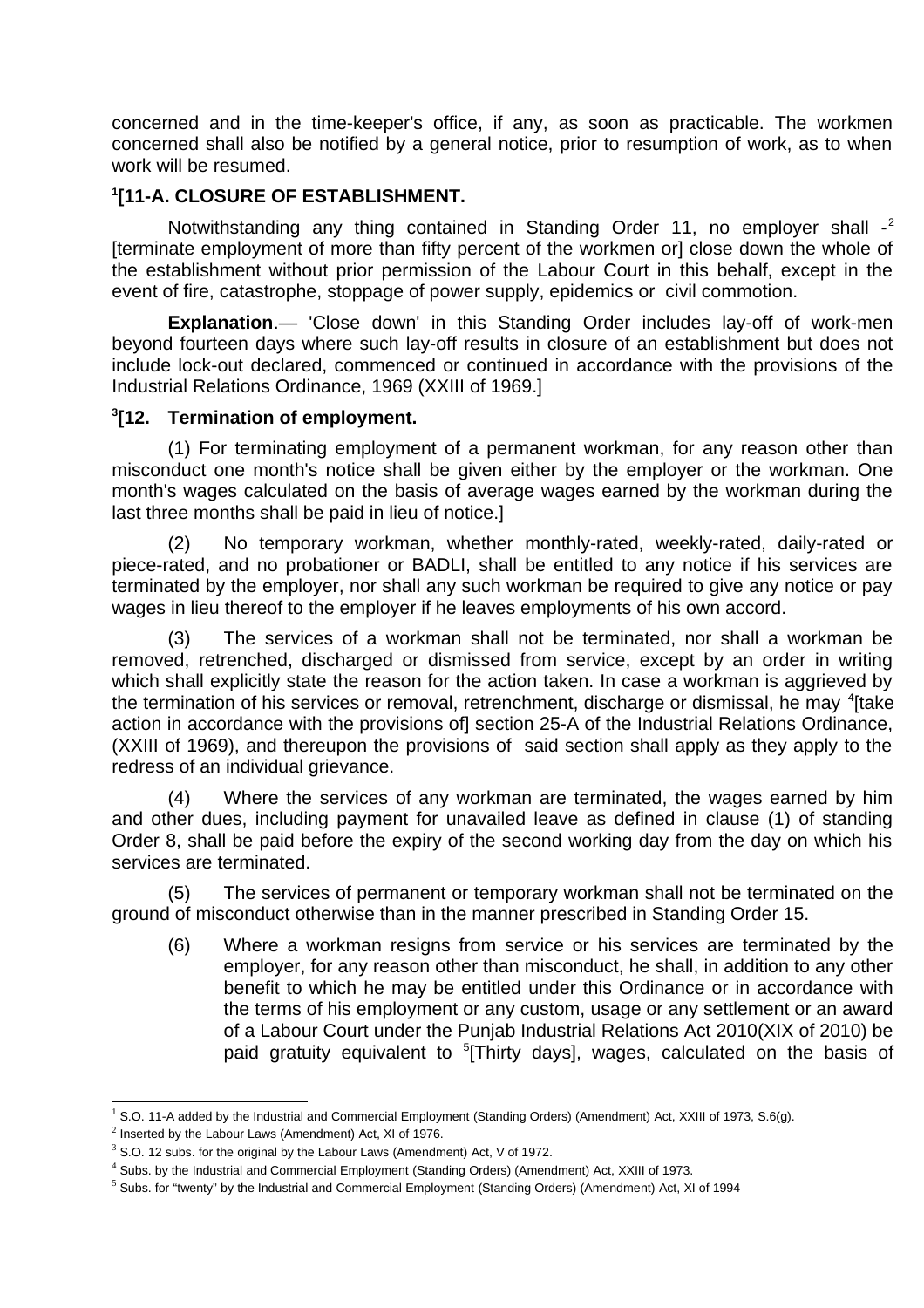the<sup>[1](#page-11-0)</sup>[wages admissible to him in the last month of service if he is a fixed-rated workman or the highest pay drawn by him during the last 12 months if he is a piece-rated workman] , for every completed year of service or any part thereof in excess of six months:

Provided that, where the employer has established a Provident Fund to which the workman is a contributor and the contribution of the employer to which is not less than the contribution made by the workman, no such gratuity shall be payable for the period during which such Provident Fund has been in existence  $^2$  $^2$ [XX]  $^3$  $^3$ [:

Provided further that if through collective bargaining the employer offers and contributes to an "approved pension fund" as defined in the Income Tax ordinance, 2001 (XLIX of 2001), and where the contribution of the employer is not less than 15% of the limit prescribed in the aforesaid Ordinance, and to which the workman is also a contributor for the remaining 50 percent or less, no gratuity shall be payable for the period during which such contributions has been made".

(7) A workman shall be entitled to receive the amount standing to his credit in the Provident Fund, including the contributions of the employer to such Fund, even if he resigns or is dismissed from service,  $^4[$  $^4[$  $^4[$   $\ldots$   $]$ 

<sup>[5](#page-11-4)</sup>[(8) Where a workman dies while in service of the employer, his dependant shall be paid gratuity in accordance with the provisions of clause (6):

Provided that no payment of gratuity in such cases shall be made otherwise than by a deposit with the Commissioner, who shall proceed with the allocation of the deposit to the dependant of the deceased in accordance with the provisions of section 8 of the Workmen's Compensation Act, 1923 (VIII. of 1923).

(9) If the employer fails to deposit the amount of the gratuity under clause (8) the dependant of the deceased may make an application to the Commissioner for the recovery of the amount thereof.

*Explanation—* "Commissioner" and "dependant" in this Standing Order shall have the same meanings as are respectively assigned to them in the Workmen's Compensation Act, 1923 (VIII of 1923.]

#### **Procedure for retrenchment**

**13. Procedure of retrenchment**. Where any workman is to be retrenched and he belongs to a particular category of workmen, the employer shall retrench the workman who is the last person employed in that category.

### **14 Re-employment of retrenched workmen.**

Where any number of workmen are retrenched and the employer proposes to take into his employ any person within a period of one year from the date of such retrenchment, he shall give an opportunity to the retrenched workmen belonging to the category concerned, by sending a notice by registered post to their last known addresses to offer themselves for re-

<span id="page-11-0"></span><sup>&</sup>lt;sup>1</sup> Subs by the Industrial and Commercial Employment (Standing Orders) (Amendment) Act, XXIII of 1973.

<span id="page-11-1"></span> $2$  Certain words omitted by Act XXIII of 1973.

<span id="page-11-2"></span> $3$  In the Schedule, in Order 12, in clause (6), in the first proviso, for the full stop at the end a colon shall be substituted and thereafter the following new proviso shall be added by Finance Act, IV of 2007 (2.7.2007).

<span id="page-11-3"></span><sup>4</sup> Certain words omitted by the Industrial and Commercial Employment (Standing Orders), Clauses (8) and (9) added ibid.

<span id="page-11-4"></span> $^5$  Clauses (8) and (9) added ibid.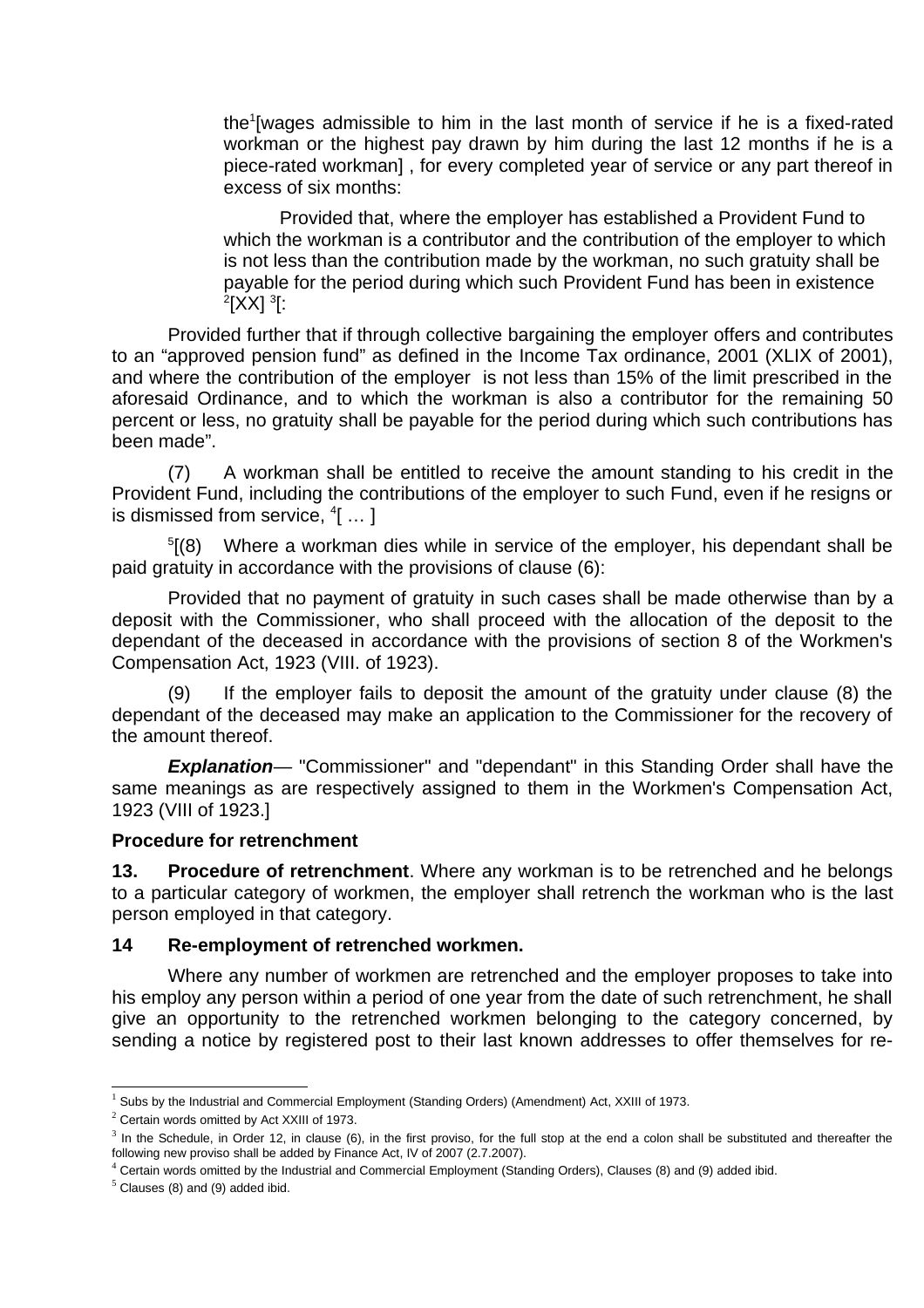employment, and they shall have preference over other persons each having priority according to the length of his service under the employer 1[:]

 $1$ [Provided that in the case of a seasonal factory within the meaning of section 4 of the Factories Act, 1934 (XXV of 1934), a workman who was retrenched in one season and reports for duty within ten days of the resumption of work in the factory in the immediately following season  $^{2}$  $^{2}$  $^{2}$ [Shall be given preference for employment] by the employer 4[. . . . ]

<sup>[3](#page-12-2)</sup>[Provided further that in the case of such a seasonal factory, the employer may by sending notice by registered post to the last known address of a workman who was retrenched in one season required him to report on a day specified in the notice, not being earlier than ten days before resumption of work in such factory, and if such workman so reports he shall be given preference for employment and paid full wages from the day he reports.]

### **[4](#page-12-3) [14-A. Special provision for construction workers.**

Where any workman is retrenched or discharged by a contractor or any employer engaged in the construction industry due to completion, cessation or discontinuance of work, he shall be given preference for employment in any other similar work undertaken by the contractor or employer within a period of one year from the date of such retrenchment or discharge:

Provided that where a workman is re-employed within one month of his retrenchment or discharge, he shall be deemed to have been in continuous service of the contractor or employer notwithstanding the interruption caused by his retrenchment or discharge but no wages shall be paid to him for the period of interruption.]

#### **15. Punishments.**

(1) A workman may be reprimanded or fined in the manner prescribed under the Payment of Wages Act, 1936 (IV of 1936), up to three paisa in the rupee of the wages payable to him in a month, for any of the following acts or omissions, namely:—

- (i) in cases where the Payment of Wages Act, 1936 (IV of 1936), is applicable, the list of acts and omissions for which fine may be levied shall be same as approved by the Chief Inspector of Factories or any other officer concerned.
- $(i)$  in other cases, the following shall be the list of acts and omissions:  $-$ 
	- (a) disregard or disobedience of rules or orders;
	- (b) improper behaviour, such as drunkenness;
	- (c) making false or misleading statements;
	- (d) inefficient, dilatory, careless or wasteful working;
	- (e) malingering.

(2) A workman found guilty of misconduct shall be liable to any of the following punishments:—

(i) fine in the manner prescribed under the Payment of Wages Act, 1936 (IV of 1936), upto three paisa in the rupee of the wages payable to him in a month;

<span id="page-12-0"></span> $^{\rm 1}$  Proviso added by the Labour Laws (Amendment) Ordinance, IX of 1972, Sec. 2 and First Sch.

<span id="page-12-1"></span> $^2$  Subs. for shall be 're-employed' by the Labour Laws (Amendment) Act, V of 1972.

<span id="page-12-2"></span> $^3$  Second Proviso added by Industrial and Commercial Employment (Standing Orders) (Amendment) Act, XLVIII of 1974, S.3.

<span id="page-12-3"></span><sup>4</sup> Standing Order 14-A added by the Industrial and Commercial Employment (Standing Orders) (Amendment) Act, XXIII of 1973.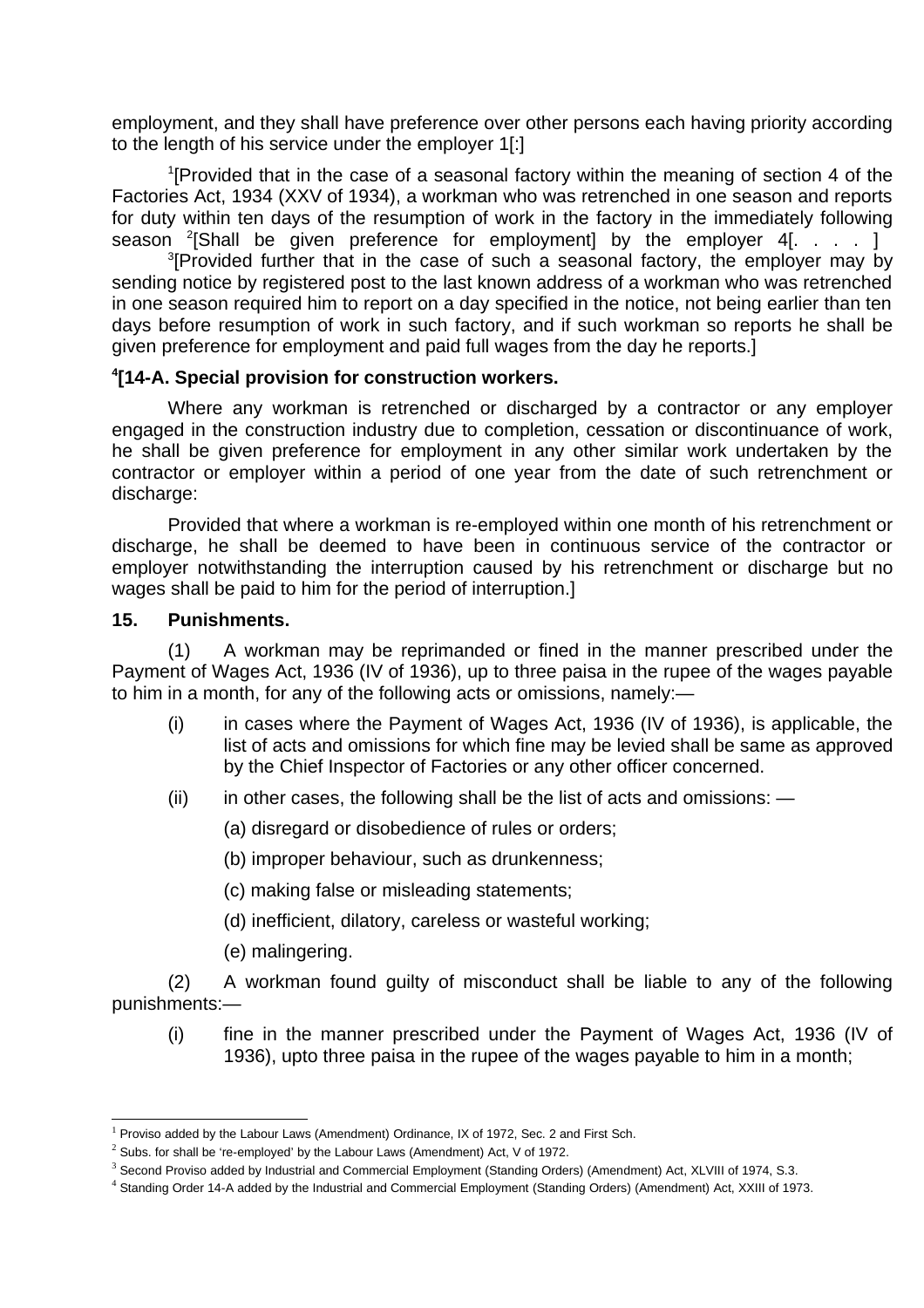- (ii) withholding of increment or promotion for a specified period not exceeding one year;
- (iii) reduction to a lower post; or
- (iv) dismissal without payment of any compensation in lieu of notice.
- (3) The following acts and omissions shall be treated as misconduct: —
- (a) wilful in subordination or disobedience, whether alone or in combination with others, to any lawful and reasonable order of a superior;
- (b) theft, fraud, or dishonesty in connection with the employer's business or property;
- (c) wilful damage to or loss of employer's goods or property;
- (d) taking or giving bribes or any illegal gratification;
- (e) habitual absence without leave or absence without leave for more than ten days;
- (f) habitual late attendance;
- (g) habitual breach of any law applicable to the establishment;
- (h) riotous or disorderly behaviour during working hours at the establishment or any act subversive of discipline;
- (i) habitual negligence or neglect of work;
- $(i)$  frequent repetition of any act or omission referred to in clause  $(1)$ ;
- (k) striking work or inciting others to strike in contravention of the provisions of any law, or rule having the force of law;
- (l) go-slow.

(4) No order of dismissal shall be made unless the workman concerned is informed in writing of the alleged misconduct <sup>[1](#page-13-0)</sup>[within one month of the date of such misconduct or of the date on which the alleged misconduct comes to the notice of the employer] and is given an opportunity to explain the circumstances alleged against him. The approval of the employer shall be required in every case of dismissal and the employer shall institute independent inquiries before dealing with charges against a workman.

<sup>[2](#page-13-1)</sup>[Provided that the workman proceeded against may, if he so desires for his assistance in the enquiry, nominate any workmen employed in that establishment and the employer shall allow the workman so nominated to be present in the enquiry to assist the workman proceeded against and shall not deduct his wages if the enquiry is held during his duty hours.]

(5) Where, for the purpose of conducting an enquiry into the alleged misconduct of a workman, the employer considers it necessary, he may suspend the workman concerned for a period not exceeding four days at a time <sup>5</sup>[so however, that the total period of such suspension shall not exceed four weeks except the matter is pending before an Arbitrator, a Labour Court, Tribunal or Conciliator for the grant of permission under section 47 of the Industrial Relations Ordinance, 1969 (XXIII of 1969). The order of suspension shall be in writing and may take effect immediately on delivery to the workman. During the period of suspension, the workman concerned shall be paid by the employer <sup>[3](#page-13-2)</sup>[xxxxx] to the same wages as he would have received if he had not been suspended.

<span id="page-13-0"></span> $^1$  Inst. by the Labour Laws (Amendment) Act, XI of 1976.

<span id="page-13-1"></span> $2$  Proviso added ibid.

<span id="page-13-2"></span> $^3$  Words full stop and comma "subsistence allowance of not less than fifty per centum of the wages. If the workman is found not guilty, he shall be deemed to have been on duty during the period of suspension and shall be entitled" omitted by Finance Act I of 2008 (27.6.2008).